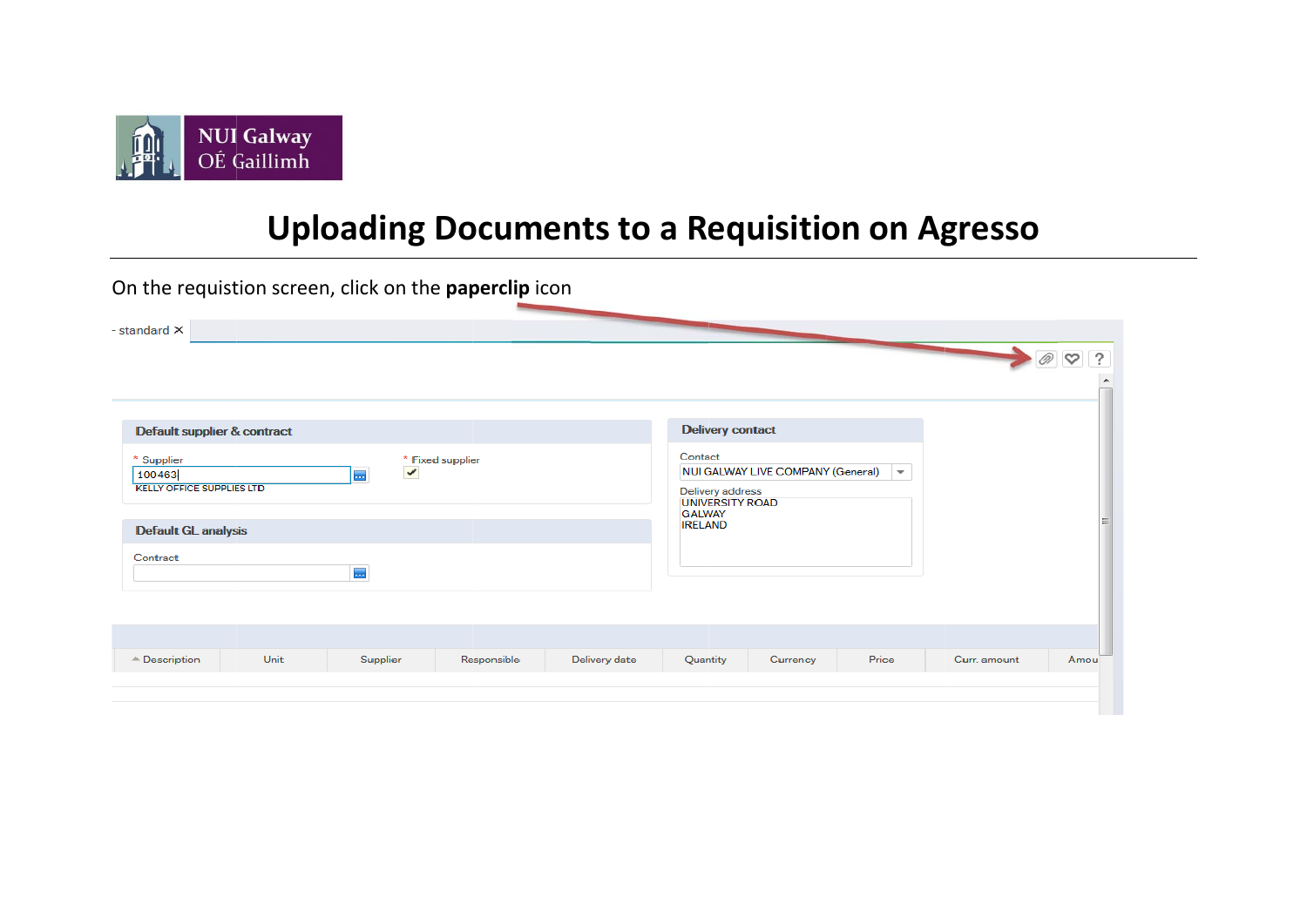## On the next screen, click on "**Add <sup>a</sup> Document"**

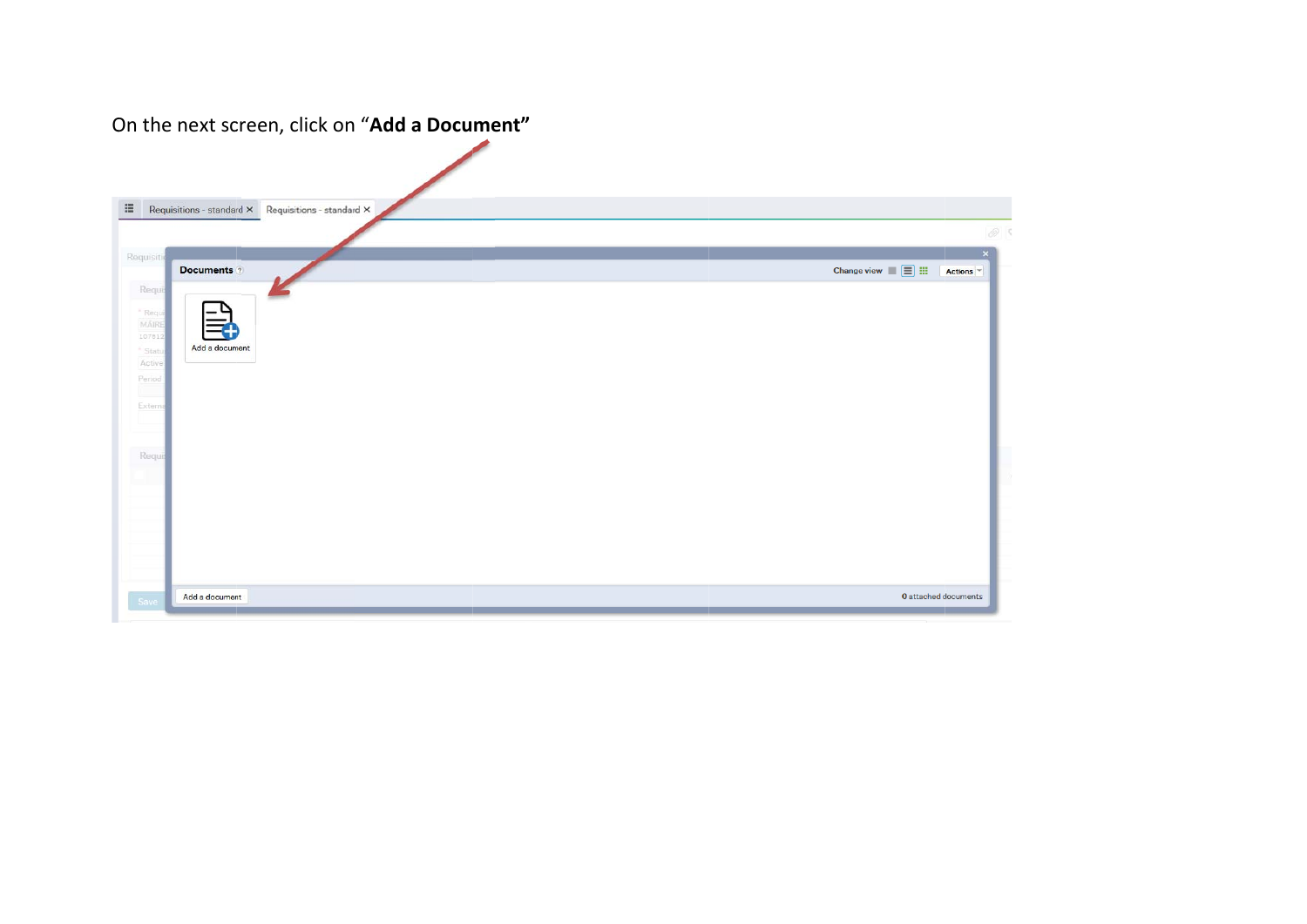| Requisitions - standard X Requisions - standard X                                                        |                                                                                                                                                   | $\emptyset$ ?                                                         |
|----------------------------------------------------------------------------------------------------------|---------------------------------------------------------------------------------------------------------------------------------------------------|-----------------------------------------------------------------------|
| Requisitio<br>Documents ?                                                                                |                                                                                                                                                   | Change view $\blacksquare \equiv \blacksquare$<br>Actions <sup></sup> |
| Requis<br>* Requi<br><b>MÁIRE</b><br>107512<br>Add a document<br>* Statu:<br>Active<br>Period<br>Externa | Add a document<br>Document type $^\star$<br>$\textcircled{?}$<br>Requisition attachments<br>$\mathbf{v}$<br>File name<br>Upload<br>Document title | $\mathbf{x}$<br>$^\circledR$                                          |
| Requis                                                                                                   | Document description                                                                                                                              | Amou                                                                  |
|                                                                                                          | Save Cancel                                                                                                                                       |                                                                       |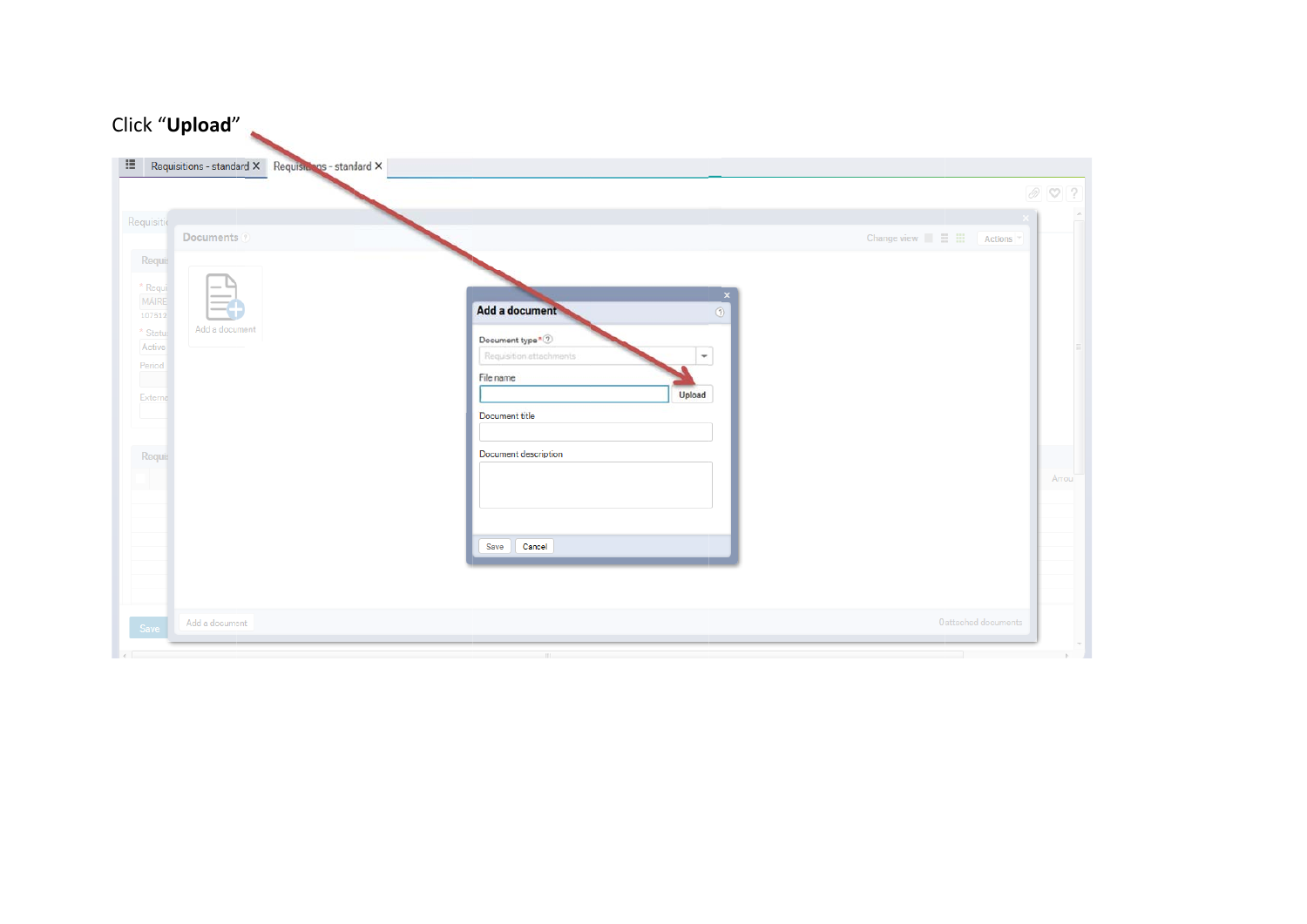Locate the document on your pc and double click

| File Upload                                                                                                                            |                                                                                                                                                                                                                                |                                                      |                                                                                   |                                                                                                                                       | $-x$                         |                                  |             |
|----------------------------------------------------------------------------------------------------------------------------------------|--------------------------------------------------------------------------------------------------------------------------------------------------------------------------------------------------------------------------------|------------------------------------------------------|-----------------------------------------------------------------------------------|---------------------------------------------------------------------------------------------------------------------------------------|------------------------------|----------------------------------|-------------|
| Desktop >                                                                                                                              |                                                                                                                                                                                                                                |                                                      | $\mathbf{v}$ $\mathbf{t}$                                                         | Search Desktop                                                                                                                        | م                            | 04 Mail - mair                   | 02 Mail - m |
| New folder<br>Organize $\blacktriangleright$                                                                                           |                                                                                                                                                                                                                                |                                                      |                                                                                   | ■三 ▼<br>$\Box$                                                                                                                        | $\odot$                      | c                                | Q Search    |
| Favorites<br>Desktop<br>Recent Places<br><b>Downloads</b><br><b>Ed Libraries</b><br>Documents<br>Nusic<br>Pictures<br><b>Ed</b> Videos | ۰<br>Name<br><b>Libraries</b><br>Procurement & Co<br>Computer<br><b>Gu</b> Network<br>Adobe Acrobat X Pro<br>Adobe Reader X<br><b>Browser Choice</b><br><b>CDBurnerXP</b><br>DYMO Label v.8<br><b>Google Earth Pro</b><br>ক্লি | Size<br>2 KB<br>2 KB<br>2 KB<br>3 KB<br>2 KB<br>3 KB | Item type<br>Shortcut<br>Shortcut<br>Shortcut<br>Shortcut<br>Shortcut<br>Shortcut | Date modified<br>24/05/2016 14:19<br>11/10/2012 13:21<br>02/04/2014 16:52<br>11/10/2012 13:22<br>06/03/2014 10:47<br>21/08/2017 22:07 | $\blacktriangle$<br>$\equiv$ | <b>NUI GALWAY LIVE COMPAN</b>    |             |
| Computer<br>System (C:)<br>(E:) MyDrive                                                                                                | <b>Mozilla Firefox</b><br>FD.<br>a. VLC media player<br>WinZip                                                                                                                                                                 | $2$ KB<br>2 KB<br>3 KB                               | Shortcut<br>Shortcut<br>Shortcut                                                  | 11/10/2012 14:02<br>11/10/2012 13:39<br>11/10/2012 13:42                                                                              |                              | $\pmb{\times}$<br>$\circledcirc$ |             |
| File name:                                                                                                                             |                                                                                                                                                                                                                                |                                                      | $\checkmark$                                                                      | All Files (*.*)<br>Cancel<br>Open<br>┝╾                                                                                               | ۰                            | $\overline{\phantom{m}}$         |             |
| Externa<br><b>Requis</b>                                                                                                               |                                                                                                                                                                                                                                |                                                      | <b>Document title</b><br><b>Document description</b><br>Save                      | Cancel                                                                                                                                |                              | Upload                           |             |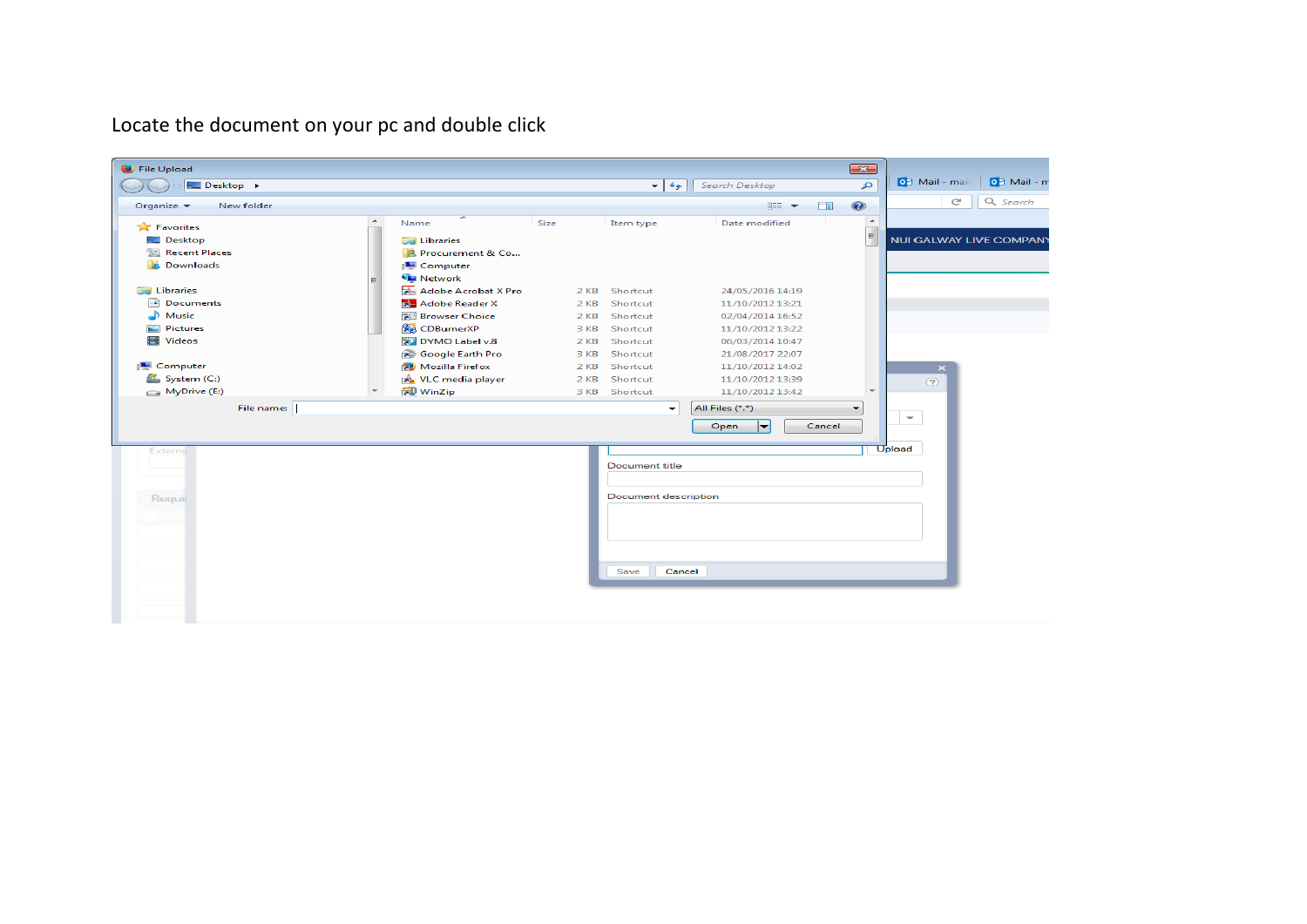|                                      |                                                                                          | $\emptyset$ ?                                          |
|--------------------------------------|------------------------------------------------------------------------------------------|--------------------------------------------------------|
| Requisitio<br>Documents ?            |                                                                                          | Change view $\blacksquare \equiv \blacksquare$ Actions |
| Requis                               |                                                                                          |                                                        |
| * Requi<br>$\sim$<br><b>MÁIRE</b>    |                                                                                          | $\boldsymbol{\mathsf{x}}$                              |
| 107512<br>Add a document<br>* Statu: | Add a document                                                                           | $^\copyright$                                          |
| PD<br>Active                         | Document type * $\textcircled{?}$<br>$\overline{\phantom{a}}$<br>Requisition attachments |                                                        |
| Period<br>Quote 1 - ABC              | File name                                                                                |                                                        |
| Externa                              | Quote 1 - ABC.pdf<br>Upload                                                              |                                                        |
|                                      | Document title<br>Quote 1 - ABC                                                          |                                                        |
| Requis                               | Document description                                                                     |                                                        |
|                                      |                                                                                          | Amou                                                   |
|                                      |                                                                                          |                                                        |
|                                      |                                                                                          |                                                        |
|                                      | Cancel<br>Save                                                                           |                                                        |
|                                      |                                                                                          |                                                        |
|                                      |                                                                                          |                                                        |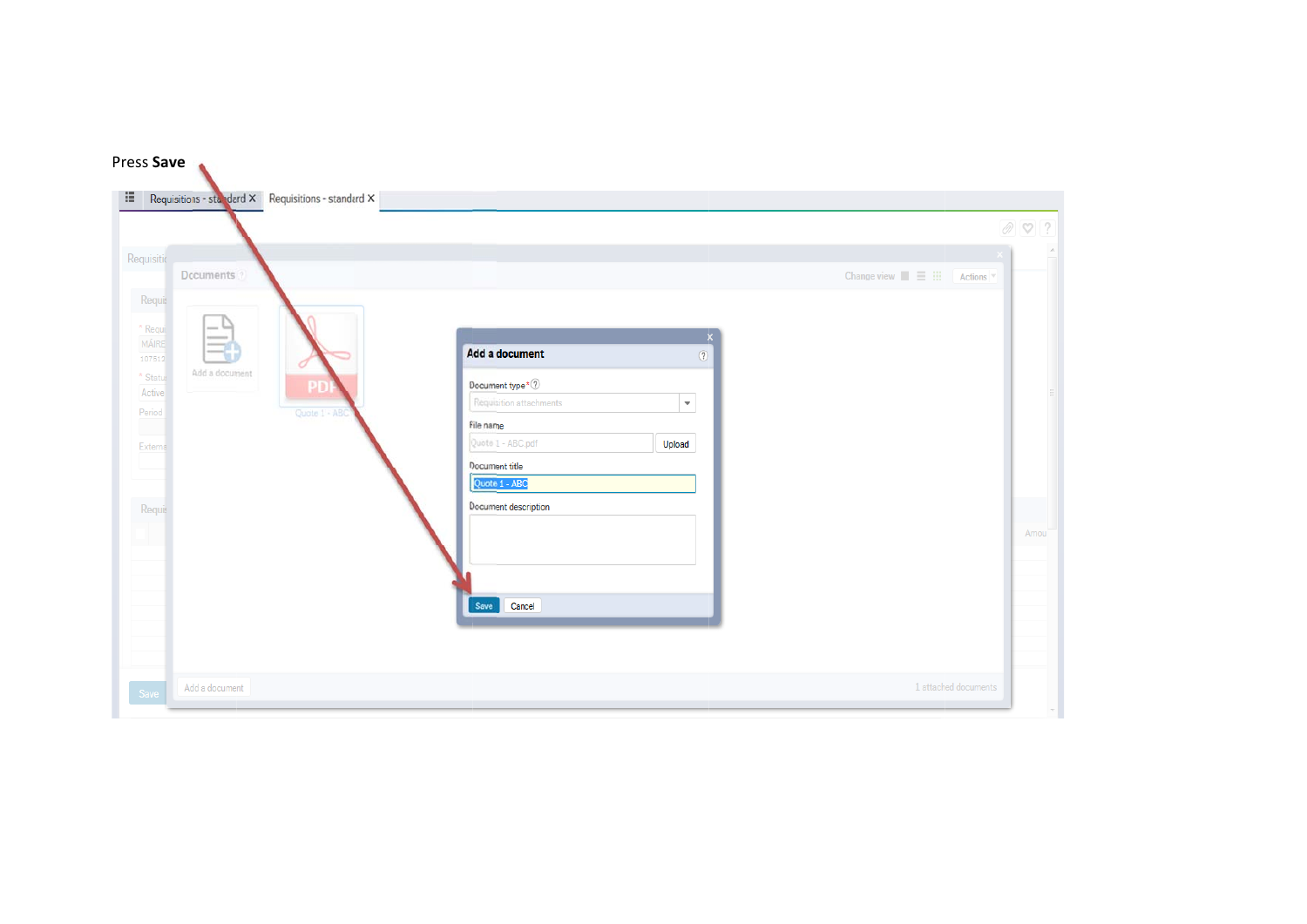The document will then appear in the **Documents** Folder. Click "**Add a Document**" again if there are other documents to u upload.

| $\equiv$                                                                              | Requisitions - standard $\times$ Requisitions - standard $\times$ | 002                                                                    |  |
|---------------------------------------------------------------------------------------|-------------------------------------------------------------------|------------------------------------------------------------------------|--|
| Requisitio                                                                            | <b>Documents</b> ?                                                | Change view $\blacksquare \equiv \blacksquare$<br>Actio <sub>nal</sub> |  |
| Requis<br>" Requi<br>MÁIRE<br>107512<br>* Status<br>Active<br>Period<br>u.<br>Externa | Add a document<br><b>PDF</b><br>Quote 1 - ABC                     |                                                                        |  |
| Requi                                                                                 |                                                                   | Amou                                                                   |  |
| Save                                                                                  | Add a document                                                    | 1 attached documents                                                   |  |
|                                                                                       |                                                                   |                                                                        |  |

There is no limit to how many documents or the document types to be uploaded. However **each individual document** size cannot equal or exceed 2MB. **l**

Once you have finished uploading, close out of the **Documents** Folder by pressing the "x" symbol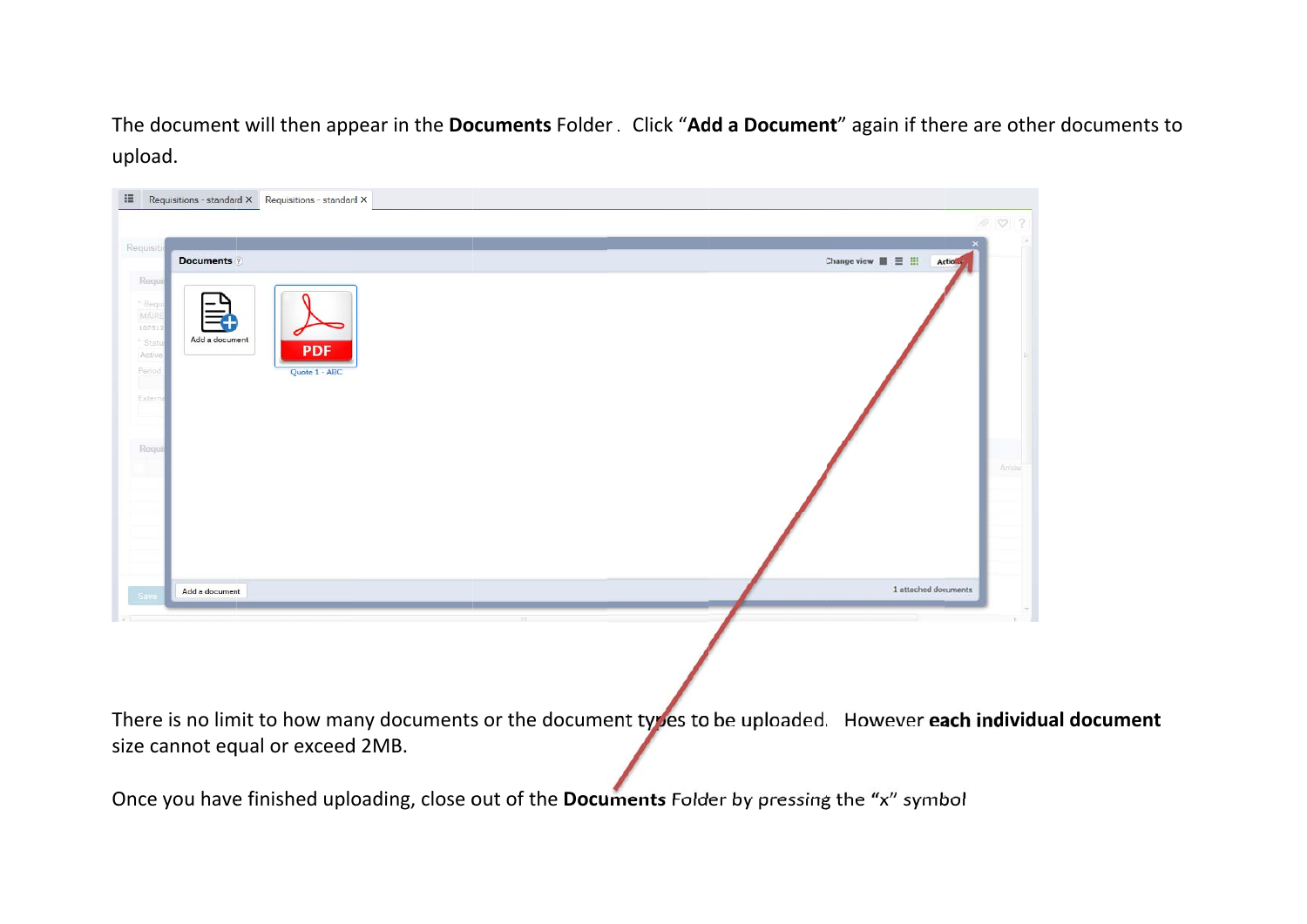|       |                  |                                                                                 | Continue to complete the requisition and when finished press save. | Note the <b>Requisition Number</b> for future reference. |
|-------|------------------|---------------------------------------------------------------------------------|--------------------------------------------------------------------|----------------------------------------------------------|
|       |                  |                                                                                 |                                                                    |                                                          |
|       |                  |                                                                                 |                                                                    |                                                          |
|       |                  |                                                                                 |                                                                    |                                                          |
|       |                  |                                                                                 |                                                                    |                                                          |
|       |                  | $\blacktriangleright$ The requisition is saved with requisition number 70203391 |                                                                    |                                                          |
|       |                  |                                                                                 |                                                                    |                                                          |
| entry | Product explorer |                                                                                 |                                                                    |                                                          |
|       |                  |                                                                                 |                                                                    |                                                          |
|       |                  |                                                                                 |                                                                    |                                                          |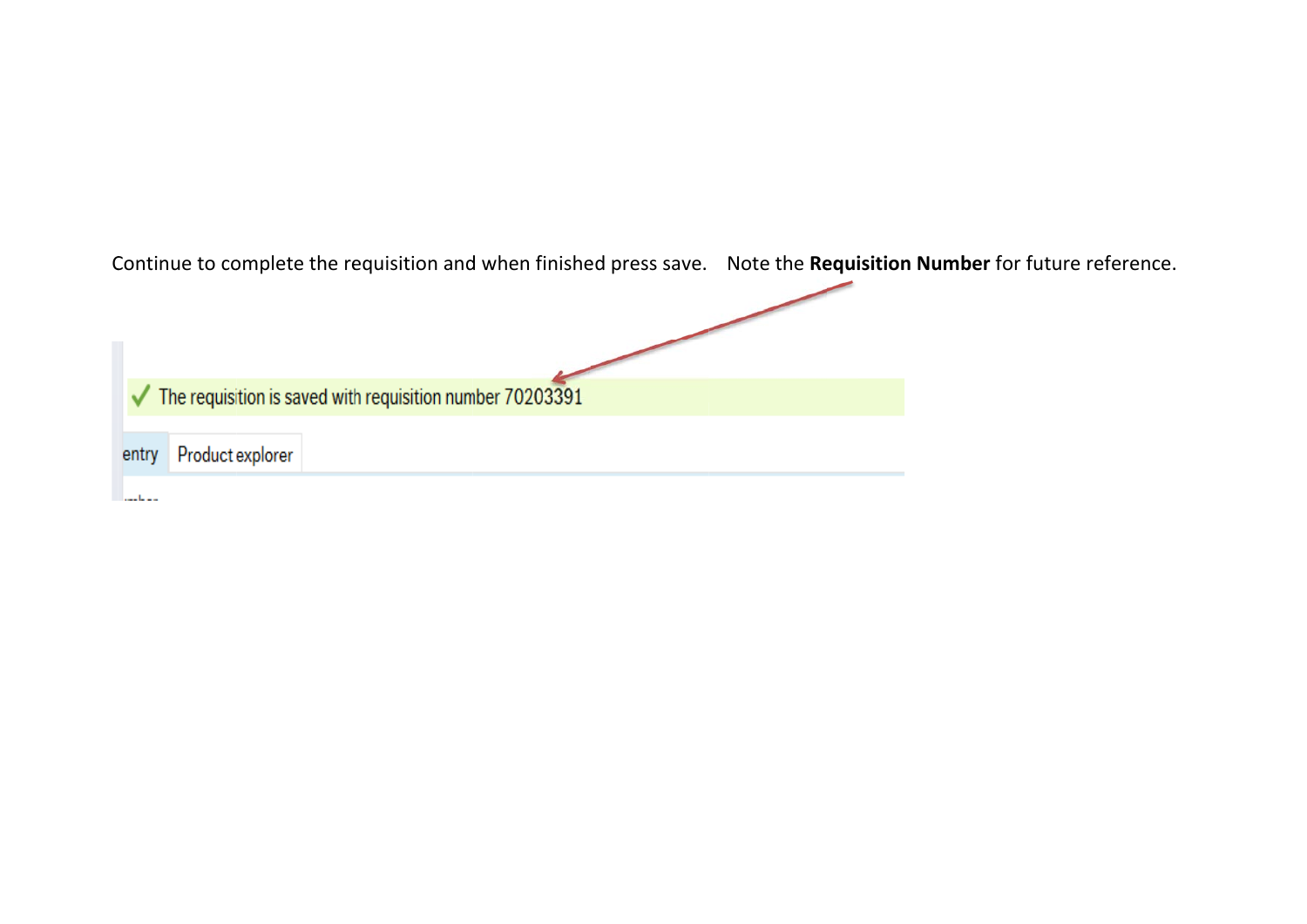## **Vie wing up loaded documents**

On the Agresso home page click on the **R eports** Tab

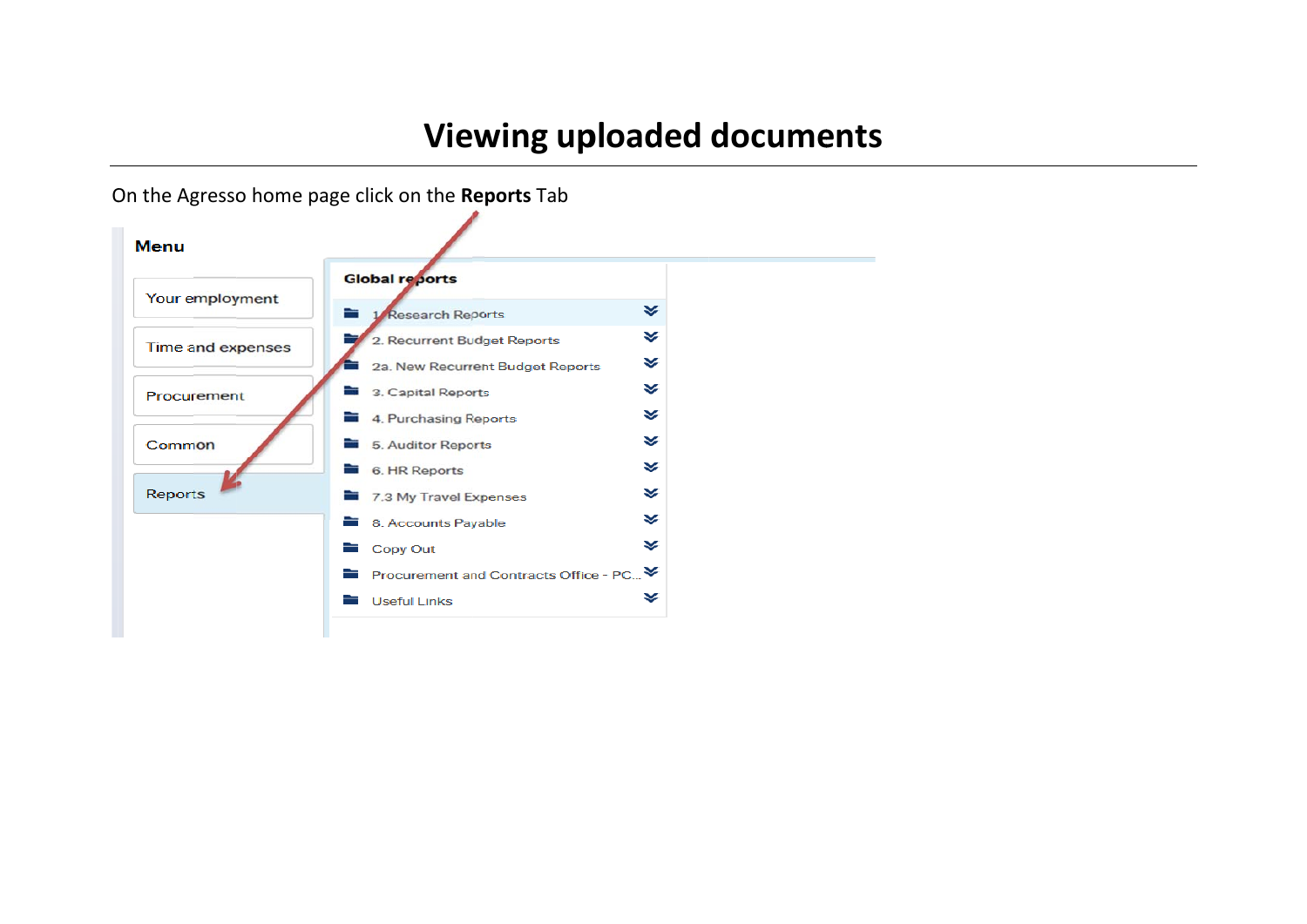

## Select **Requisition Status (w)** option und er the **Purchasing Reports** category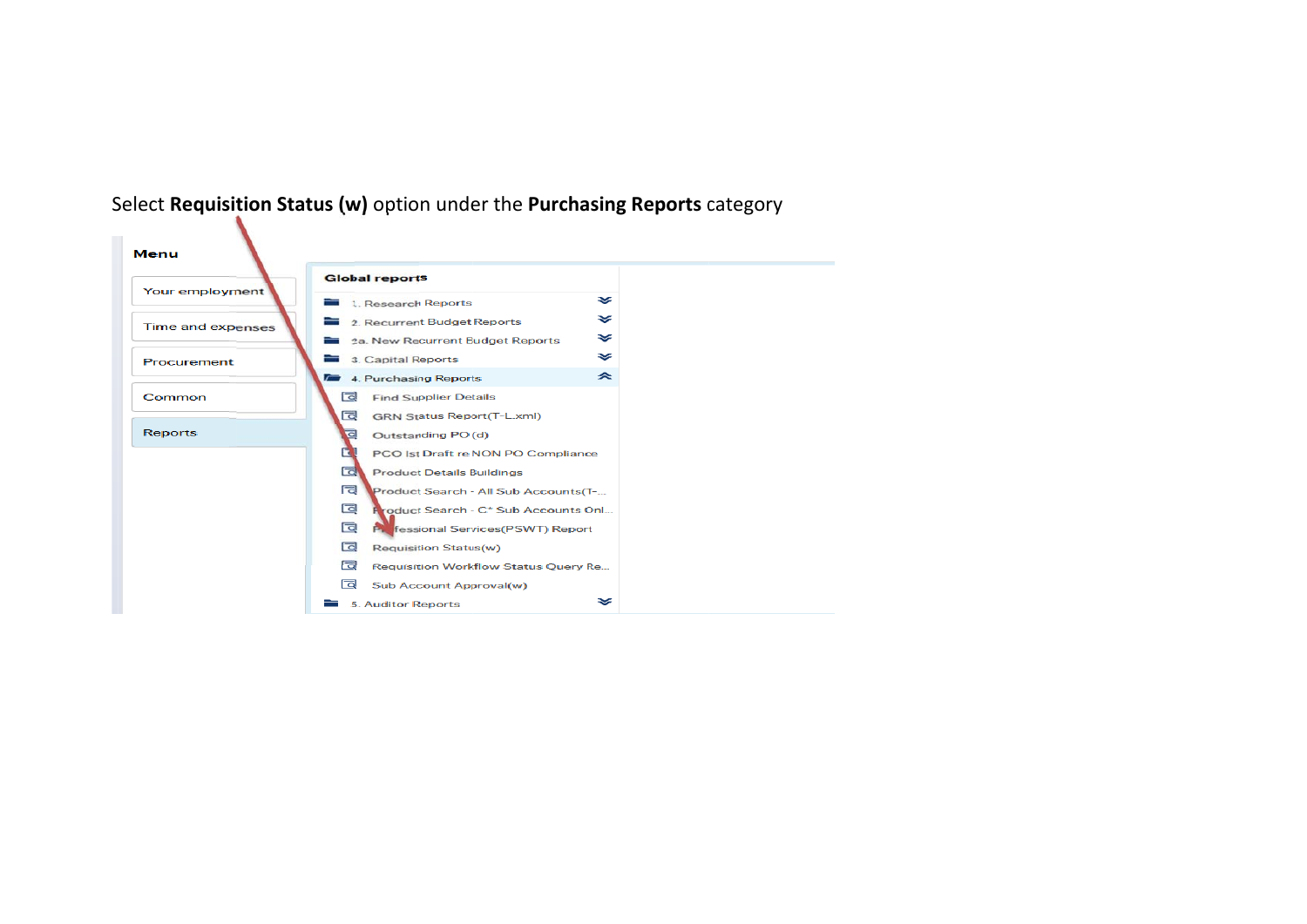| $\overline{\phantom{a}}$<br>Detaillevel All levels<br>Rows per<br>Copy to clipbe rd<br>5000<br>page<br>Purchase orde<br>Workflow<br>$\begin{array}{c} \mathsf{SuppID} \\ \mathsf{(T)} \end{array}$<br>Requisitioner<br>Resp<br>Resource<br>Unit<br>SuppID<br>Product<br>Unit<br>Reference<br>Description<br>Subacc<br>Ordered<br>Red visition<br>(T)<br>Status (T)<br>(T)<br>(T)<br>price | Curr.<br>amount |
|-------------------------------------------------------------------------------------------------------------------------------------------------------------------------------------------------------------------------------------------------------------------------------------------------------------------------------------------------------------------------------------------|-----------------|
|                                                                                                                                                                                                                                                                                                                                                                                           |                 |
|                                                                                                                                                                                                                                                                                                                                                                                           |                 |
|                                                                                                                                                                                                                                                                                                                                                                                           |                 |
|                                                                                                                                                                                                                                                                                                                                                                                           |                 |
|                                                                                                                                                                                                                                                                                                                                                                                           |                 |
|                                                                                                                                                                                                                                                                                                                                                                                           |                 |
| 70 203391                                                                                                                                                                                                                                                                                                                                                                                 |                 |
| Requisition - Filter                                                                                                                                                                                                                                                                                                                                                                      |                 |

On the next screen, enter the Requisition Number in the "Requisition" field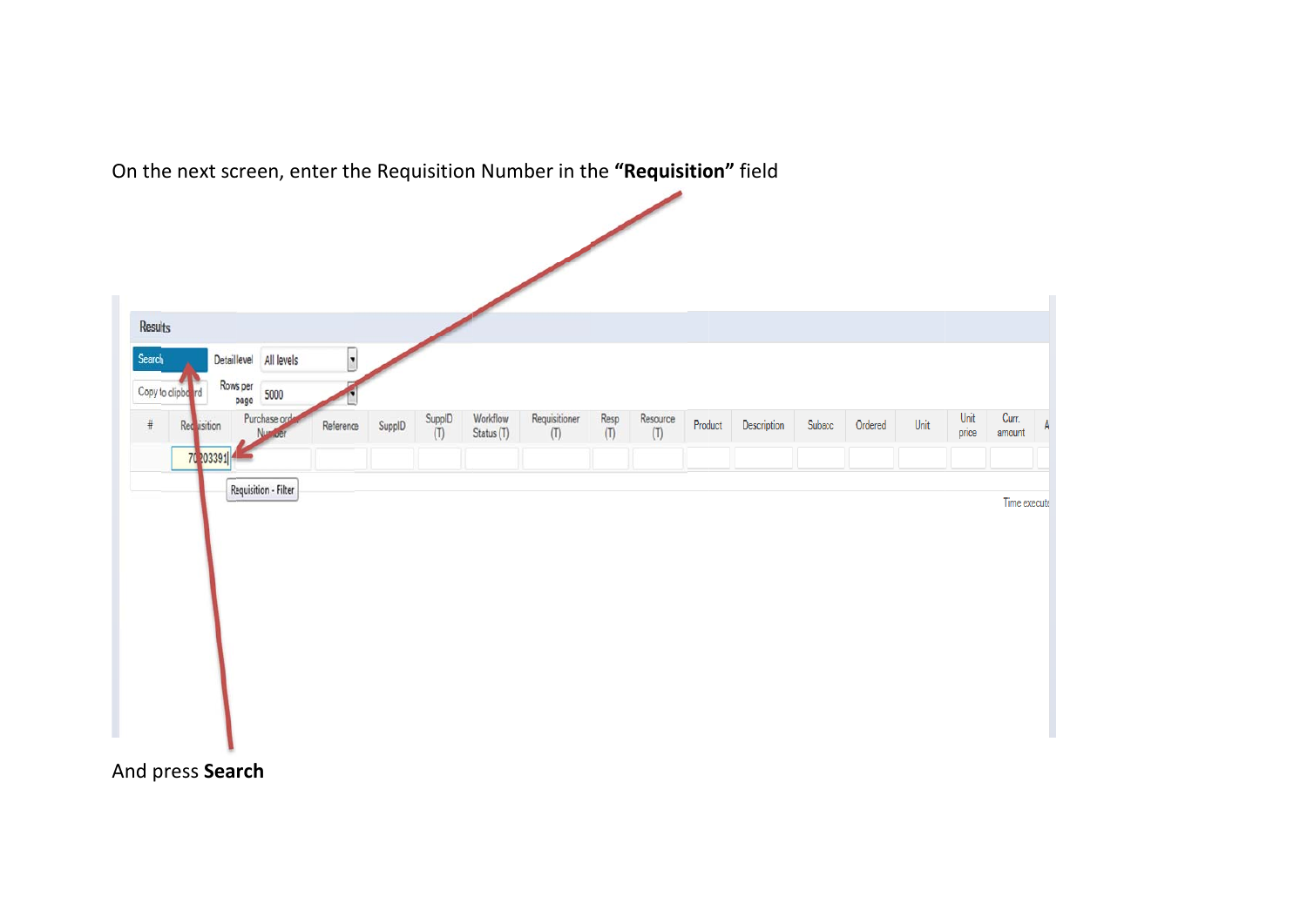|                      | <b>× Selection criteria</b>   |                          |                          |        |                                  |                        |
|----------------------|-------------------------------|--------------------------|--------------------------|--------|----------------------------------|------------------------|
|                      |                               |                          |                          |        |                                  |                        |
|                      |                               |                          |                          |        |                                  |                        |
| <b>Results</b>       |                               |                          |                          |        |                                  |                        |
| Search               | <b>Detail level</b>           | All ley is               | $\overline{\phantom{a}}$ |        |                                  |                        |
|                      | Rows per<br>Copy to clipboard | 5000<br>page             | $\overline{\phantom{a}}$ |        |                                  |                        |
| #                    | Requisition                   | Pyrchase order<br>Number | Reference                | SuppID | SuppID<br>(T)                    | Workflow<br>Status (T) |
|                      | 70203391                      |                          |                          |        |                                  |                        |
| $\mathbf{1}$         | 70203391                      | 676123                   |                          | 100463 | <b>KELLY OFFICE SUPPLIES LTD</b> | Finished               |
| $\Sigma$ 1<br>$\Box$ | 70203391                      |                          |                          |        |                                  |                        |
| Σ                    |                               |                          |                          |        |                                  |                        |

The requisition details will display. Click on the **Requisition number** (blue link)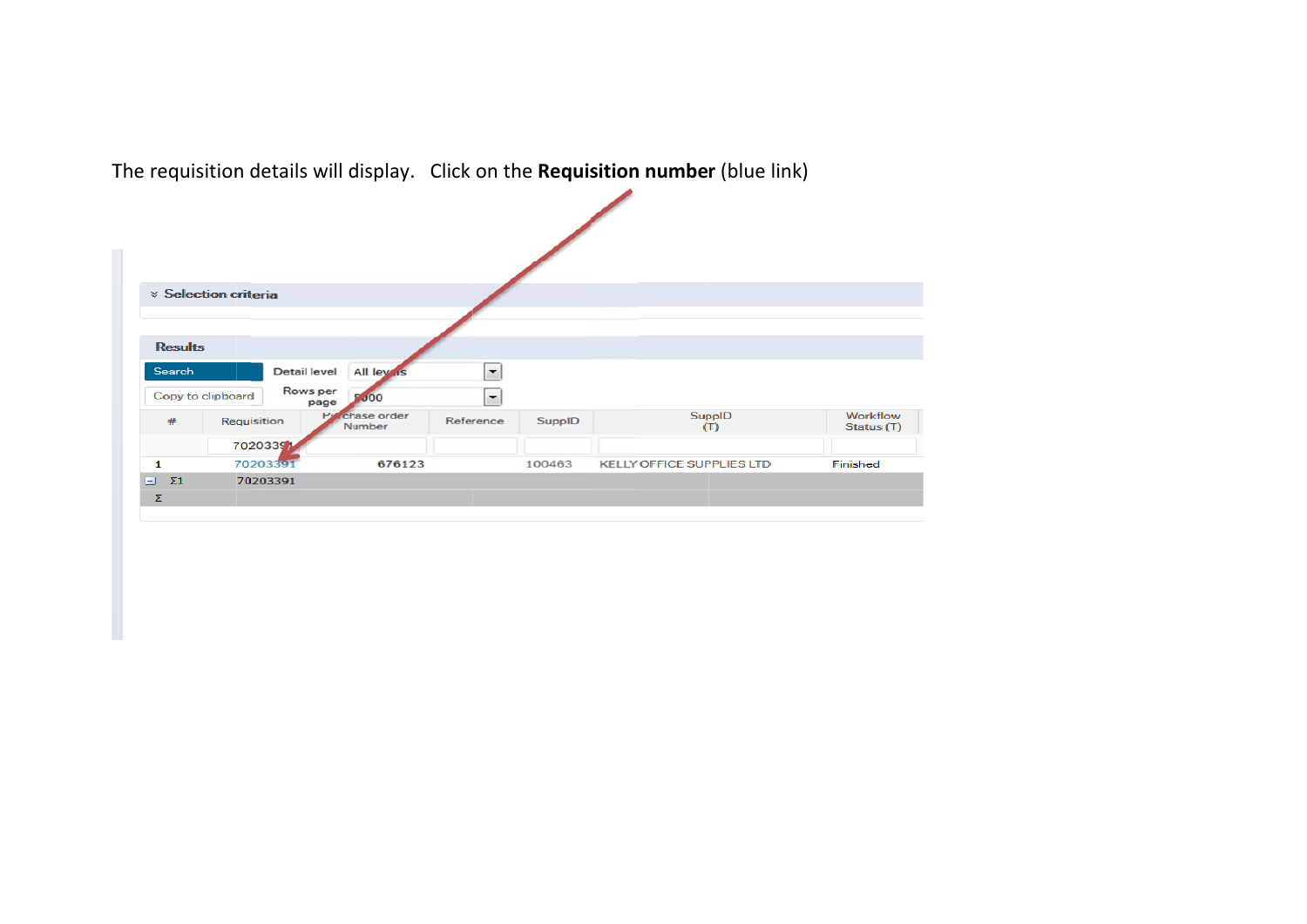| explorer                 |                                                                                                            |                                                                                      |  |
|--------------------------|------------------------------------------------------------------------------------------------------------|--------------------------------------------------------------------------------------|--|
|                          | Default supplier & contract                                                                                | <b>Delivery contact</b><br>Descriptio                                                |  |
| $\blacksquare$           | * Supplier<br>* Fixed supplier<br>$\blacktriangledown$<br>100463<br>ш,<br><b>KELLY OFFICE SUPPLIES LTD</b> | Contact<br>MÁIRE HORNIBROOK (General)<br>÷.<br><b>JAD TEST U</b><br>Delivery address |  |
| $\overline{\phantom{a}}$ | Default GL analysis                                                                                        | Procurement & Contracts Office<br><b>NUI Galway</b><br><b>IRELAND</b>                |  |
| 201612                   | Contract<br>$\blacksquare$                                                                                 |                                                                                      |  |
|                          |                                                                                                            |                                                                                      |  |
| Print preview<br>en      | Export<br>Start from template<br>Save as template<br>Copy requisition<br><b>TELL</b>                       | Edit template                                                                        |  |

Click on the **paperclip** icon

The requisition screen opens which is populated with the details of the original Requisition.